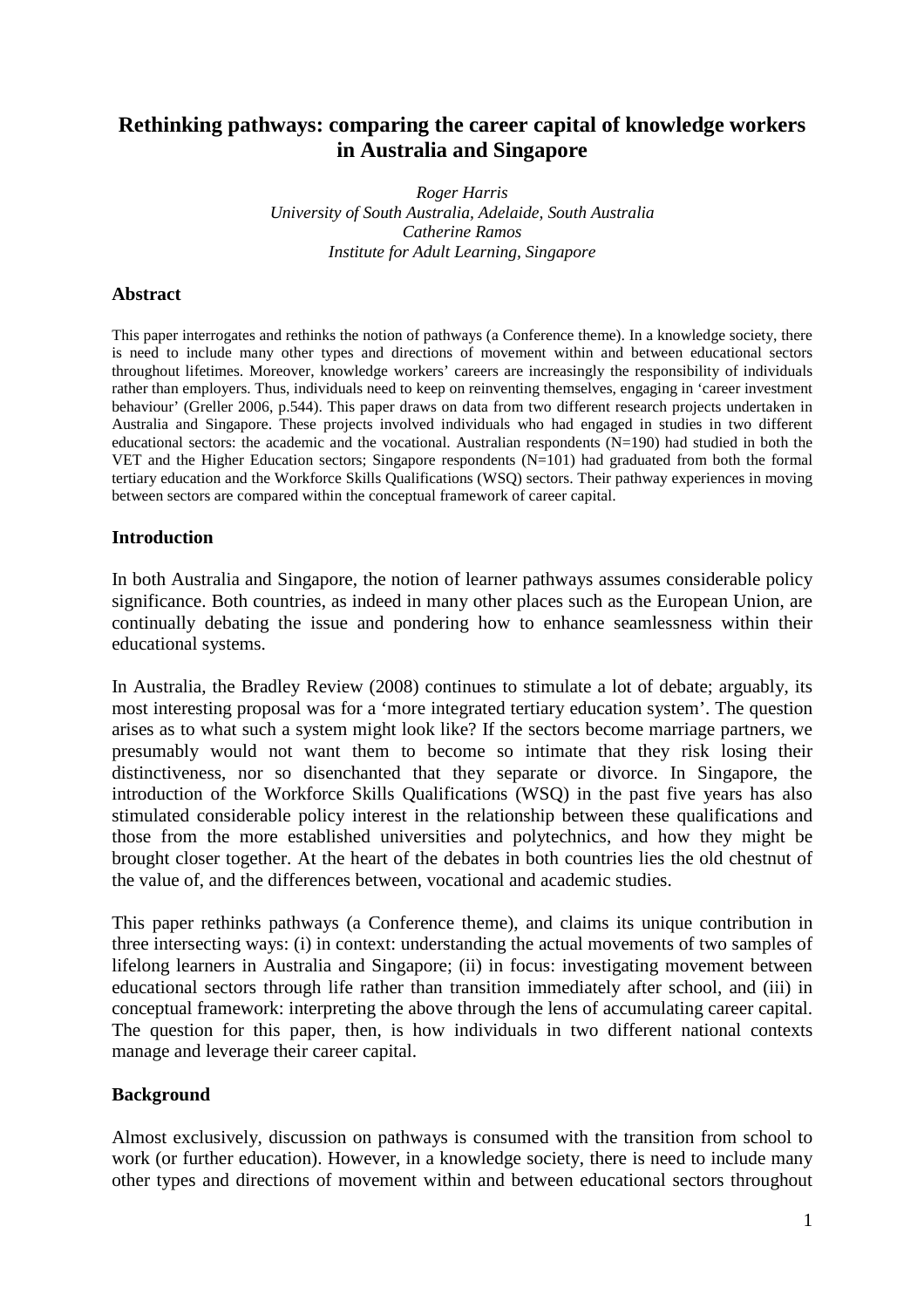lifetimes. Engagement in learning through access to different forms of post-school education is critical, and especially for older workers where previously this may have been considered wasteful because they had less time in their lives to repay the investment. But governments now exhort us to work longer. The careers of knowledge workers – employees who are responsible for their own contributions, have continuing innovation as part of their work and have continuous learning built into their job (Drucker 1999) – are no longer bounded within a single employment situation (Lamb & Sutherland 2010). Such careers have been defined as 'boundaryless careers' (DeFillippi & Arthur 1994, p.307; Arthur & Rousseau 1996). Furthermore, careers are increasingly the responsibility of individuals, rather than employers. Thus, individuals need to keep on reinventing themselves, engaging in what Greller (2006, p.544) calls 'career investment behaviour' and King (2004, p.112) refers to as 'career selfmanagement', so they do not reduce their effectiveness in current work or jeopardise chances of gaining or changing work.

Certainly the growing complexity in relationships between the tertiary sectors and hence pathways is being progressively highlighted in research. So often, however, the preoccupation lies with structural matters – articulation and curriculum issues between institutions, attempts at blurring boundaries between sectors, and accreditation arrangements. This paper contends that a quite different, and perhaps more fruitful, perspective on sectoral relationships and pathways can be gained by focusing on learners. What is actually happening in reality, and what do they think? However, this is a fraught area. Examining pathways presents a challenge when people engage in multiple learning and earning transitions throughout their lives, let alone the paucity of statistics. But any form of bringing the sectors more together implies optimum fluidity for learners between sectors, for equity and efficiency reasons. In a society committed to lifelong learning, and an economy requiring a knowledgeable, skilled and adaptable workforce, it is essential there is room to move, according to shifting interests and circumstances.

For the purposes of clarification, some contextual information needs to be presented on WSQs and the concept of career capital.

The Workforce Skills Qualifications (WSQ) is 'a national credentialing system that trains, develops, assesses and recognises adult workers for competencies to enhance their employability' (DOS 2010, p.37). The sector is newly established – implemented from 2005. Its establishment was labelled a 'bold step which challenged many of the existing assumptions and principles embedded in the formal system' (Willmott 2006, p.1). WSQs cover six levels from certificates to graduate diplomas, within (currently) 25 industry-based frameworks. Program characteristics are quite different from those of the formal tertiary education sector, designed as they are to be competency-based, job-focused, vocational in nature, open access, industry-led and appropriate for adult learners (IAL 2009, pp.13-14). These qualifications are provided by a range of public and in-house training providers.

Inherently involved in career investment behaviour or career self-management is the accumulation of relevant career capital through one's lifetime. The framework of career capital is an individualistic perspective that can contribute to our understanding of how individuals:

- identify their own career motivations, personal meaning and self-awareness (**knowing-why** capital),
- develop occupational skills, knowledge and understanding needed for good performance (**knowing-how** capital), and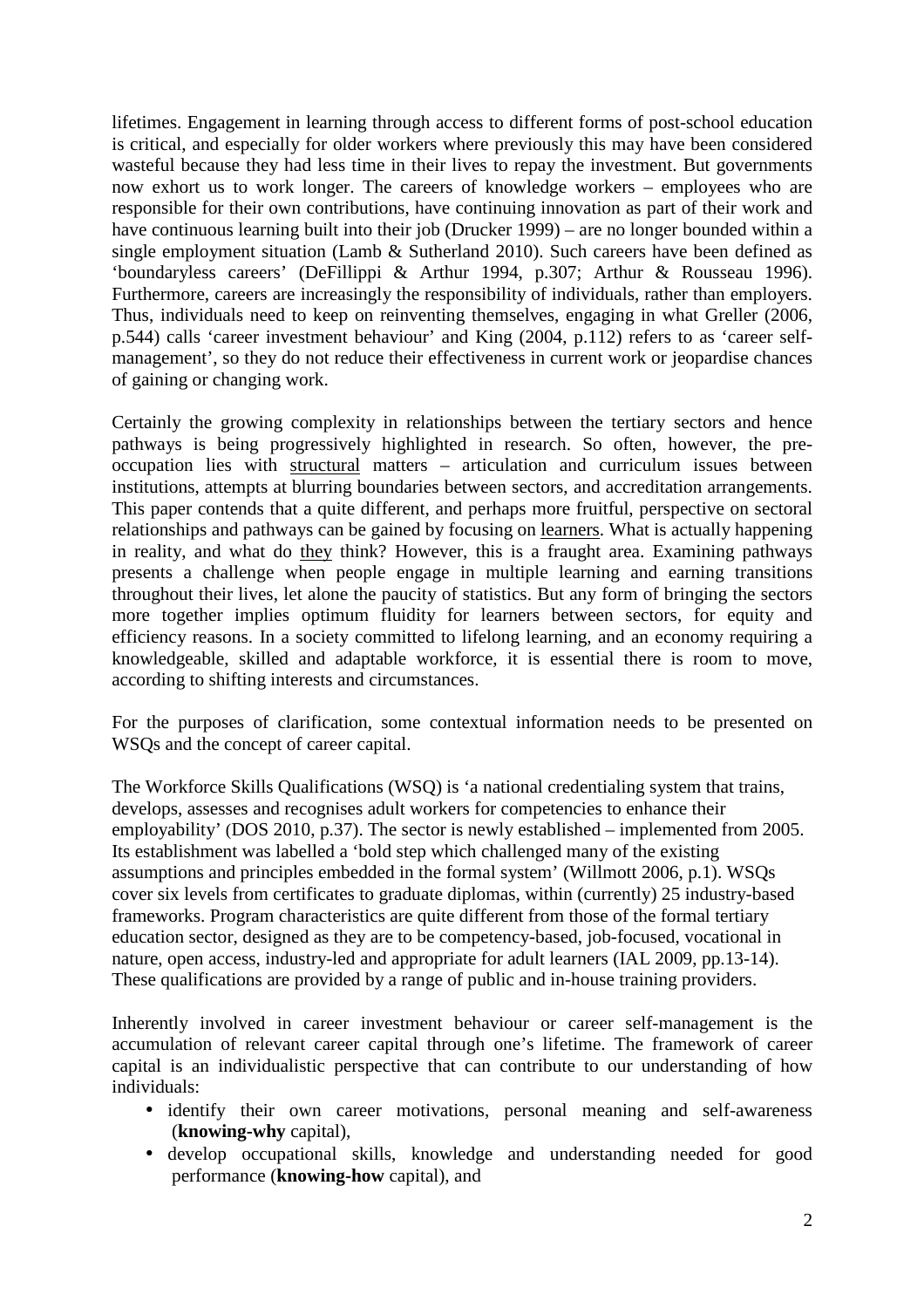• acquire career-relevant networks and contacts (**knowing-whom** capital).

In global times characterised by uncertainty and flexibility, individuals search for meaning in their continuously changing career trajectories. While the boundaryless career concept emphasises the shifting nature of job markets external to the individual, the concept of the protean career (Hall & Moss 1998) focuses more on the internal aspects where individuals strive to take charge of their careers, self-organise to learn and make sense of their environment without external guidance (Suutari & Makela 2007, p.630). Career capital is therefore concerned with these three key dimensions of knowing (DeFillippi & Arthur 1994; Cappellen & Janssens 2005; Suutari & Makela 2007).

## **Research process**

This paper illuminates the concept of career capital by drawing on data from two research projects undertaken in Australia and Singapore. Both these projects involved individuals who, at various stages of their lives, had engaged in study in different educational sectors: the academic and the vocational. Thus, they were in a uniquely informed position to reflect on their experiences. The study used blended methods: both groups participated first in an online survey and then in an individual, reflective interview.

*The survey*: The Singapore respondents (N=101) had moved from formal tertiary education (in universities and polytechnics) into the WSQ sector; Australian respondents  $(N=190)$  had moved from university into the VET sector. The Singaporean sample was drawn from training providers within six of 25 industry frameworks selected for their diversity, and respondents were those willing to participate who were graduates within a specified time period. The Australian sample was drawn from TAFE institutes in South Australia, the respondents being those willing to participate who had university experience. The survey data on the two groups were tested for significance employing the Mann-Whitney Test.

*The interviews:* The interviewees were drawn from those who responded to the surveys and who agreed to be followed up. The sample interviewees numbered 30 in Singapore and 22 in Australia. Interviews were transcribed and the text entered in NUD.ist software for analysis.

*Brief descriptions of the samples:* There were more males in the Singaporean sample (79%) than in the Australian sample (44%). The Australian sample was younger, with 23% less than 25 years of age and 36% in the 35-54 age bracket, compared with 61% of the Singaporeans over 40 years of age. The two groups were similar in employment experience, with 59% of the Singaporeans and 55% of the Australians employed fulltime.

*Limitations*: The main limitation was the relatively low survey response numbers, largely resulting from difficulties encountered in identifying learners who had studied in both sectors. The surveys were restricted also by the necessity (time and cost) to narrow the focus to one State in the Australian study and to limited frameworks in the Singaporean study. A general limitation on all self-report studies is the reliance on participants' memories.

## **Findings and discussion**

Individuals needing to keep on reinventing themselves engage in 'career investment behaviour' (Greller 2006, p.544). Four aspects of this behaviour are explored here.

*Motivation for engaging in continuing education*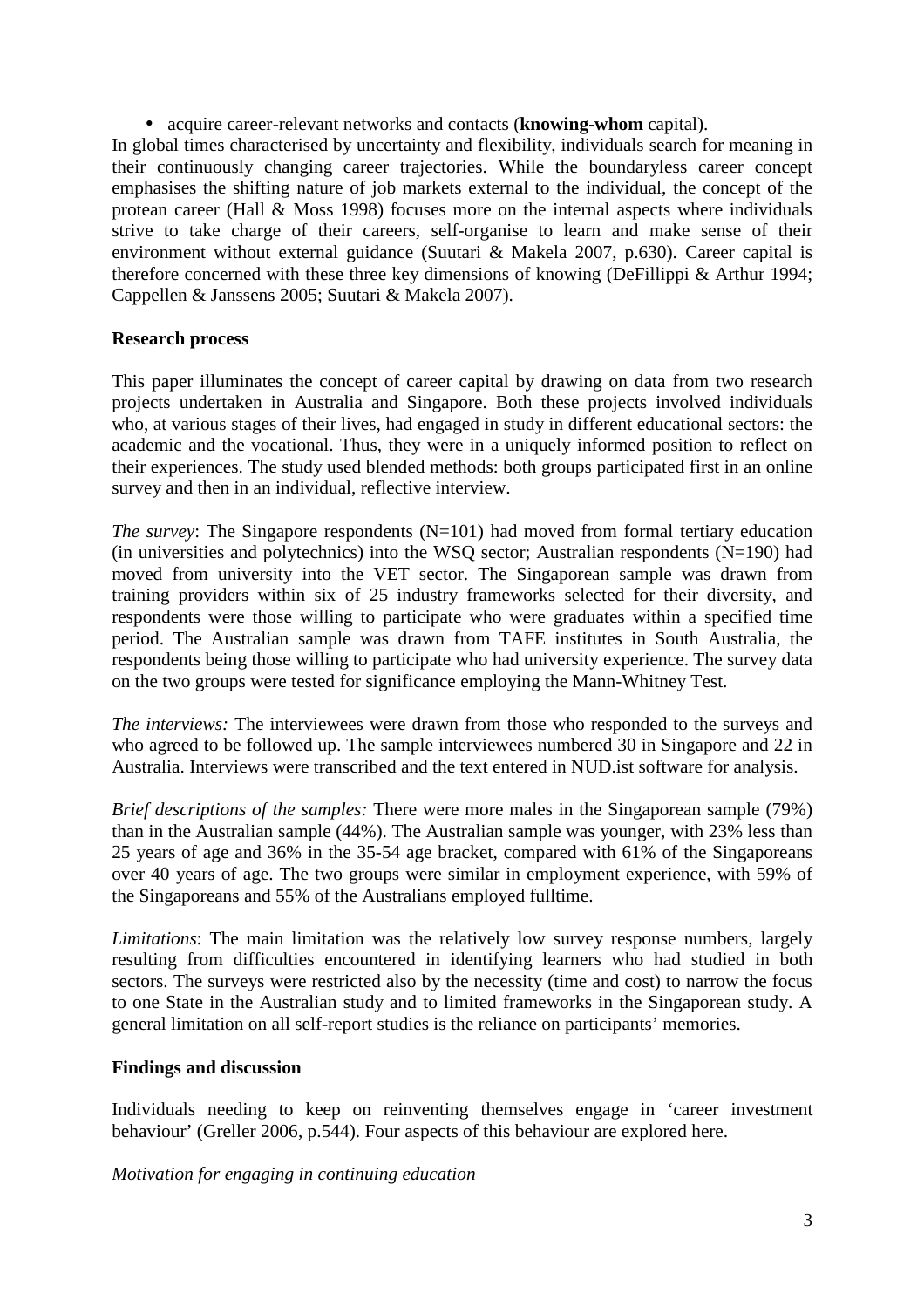Table 1 presents data on the reasons for enrolment reported by the two samples (in order of agreement on given items by Singaporean respondents).

| Table 1: University respondents' reasons for choosing to enrol in their vocational course |  |  |  |  |  |  |
|-------------------------------------------------------------------------------------------|--|--|--|--|--|--|
|-------------------------------------------------------------------------------------------|--|--|--|--|--|--|

| Question:<br>We are interested in your reasons for enrolling in this<br>course. Please indicate your level of agreement with<br>each of the following reasons. | Singapore study:<br>University/Polytechnic<br>graduates enrolling in<br><b>WSQ (N=101)</b> |         |        | <b>Australian study:</b><br><b>Learners with University</b><br>experience enrolling in<br><b>VET (N=190)</b> | Level of<br>signif-<br>icance<br>$= < .05$ |         |              |
|----------------------------------------------------------------------------------------------------------------------------------------------------------------|--------------------------------------------------------------------------------------------|---------|--------|--------------------------------------------------------------------------------------------------------------|--------------------------------------------|---------|--------------|
|                                                                                                                                                                | Agree                                                                                      | Neut-   | Dis-   | Agree                                                                                                        | Neut-                                      | Dis-    | ** = $< .01$ |
|                                                                                                                                                                |                                                                                            | ral     | agree  |                                                                                                              | ral                                        | agree   |              |
|                                                                                                                                                                | $(\% )$                                                                                    | $(\% )$ | $(\%)$ | $(\% )$                                                                                                      | $(\% )$                                    | $(\% )$ |              |
| • for personal interest, development or recreation                                                                                                             | 90.8                                                                                       | 6.1     | 3.1    | 70.1                                                                                                         | 11.4                                       | 18.5    | $***$        |
| • to gain or improve my practical skills                                                                                                                       | 84                                                                                         | 13.8    | 2.1    | 78.9                                                                                                         | 12.2                                       | 8.9     |              |
| • to improve my employment prospects                                                                                                                           | 82.8                                                                                       | 3.2     | 14     | 80.7                                                                                                         | 9.1                                        | 10.2    |              |
| • to get a vocationally specialised education                                                                                                                  | 82.1                                                                                       | 13.7    | 4.2    | 65.1                                                                                                         | 19.8                                       | 15.1    | $***$        |
| • to improve my career prospects in my current field                                                                                                           | 80.2                                                                                       | 15.4    | 4.4    | 65.2                                                                                                         | 13.4                                       | 21.3    | $\star$      |
| • to retrain for a different career                                                                                                                            | 71.4                                                                                       | 17.6    | 11.0   | 41.4                                                                                                         | 18.5                                       | 40.1    | $***$        |
| • to get a broad education                                                                                                                                     | 67.0                                                                                       | 24.2    | 8.8    | 37.9                                                                                                         | 30.2                                       | 32.0    | $***$        |
| • to update my previous qualification                                                                                                                          | 66.7                                                                                       | 9.0     | 24.4   | 29.6                                                                                                         | 18.3                                       | 52.1    | $***$        |
| • to refresh my study skills after a period out of<br>education                                                                                                | 58.0                                                                                       | 24.7    | 17.3   | 32.2                                                                                                         | 14.6                                       | 53.0    | $\star$      |
| • to get a prestigious qualification                                                                                                                           | 51.1                                                                                       | 40.2    | 8.7    | 28.2                                                                                                         | 23.3                                       | 48.5    |              |
| • to fill time, meet people or be with friends                                                                                                                 | 34.9                                                                                       | 31.3    | 33.7   | 7.4                                                                                                          | 11.5                                       | 81.1    |              |
| • to improve my English language skills                                                                                                                        | 30.9                                                                                       | 35.3    | 33.8   | 7.8                                                                                                          | 7.8                                        | 84.4    |              |
| • because I was advised to by someone I respected                                                                                                              | 26.7                                                                                       | 28      | 45.3   | 17.7                                                                                                         | 10.9                                       | 71.4    |              |
| • to qualify for workforce re-entry after a period out<br>of the workforce                                                                                     | 25.7                                                                                       | 35.7    | 38.6   | 17.2                                                                                                         | 8.2                                        | 74.6    | $\star$      |
| • because it was required by my employer                                                                                                                       | 24.0                                                                                       | 33.3    | 42.7   | 25.0                                                                                                         | 16.7                                       | 58.3    |              |
| • to be eligible for financial assistance                                                                                                                      | 11.1                                                                                       | 0.0     | 88.9   | 8.3                                                                                                          | 4.6                                        | 87.2    |              |
| • to please my family                                                                                                                                          | 2.8                                                                                        | 28.2    | 69.0   | 2.7                                                                                                          | 8.2                                        | 89.0    | $***$        |

The data reveal both interesting differences and similarities, and the sequencing for both samples is approximately the same. On nine of the 17 reasons there were statistically significant differences between Singaporeans and Australians. Intriguingly, 'personal interest and development' was top on the Singaporean list (91%) and third on the Australian list (70%) – even though all learners were moving to vocational qualifications. This reason is evidently a very strong motivator for those deciding to undertake continuing education. In every case (except for employer requirement), more Singaporeans agreed with the given reasons than Australians, perhaps a reflection of cultural difference.

The predominance, not unexpected, in both samples of vocationally oriented reasons rating highly is clear. Apart from the interest reason at the top of the Singaporean list, the next five reasons were all concerned with skills and career moves, anticipated in a small, economically focused society such as Singapore. The Australians differed significantly on three of these career reasons, with far higher numbers disagreeing that they were reasons for moving.

#### *Perception of difficulty in moving across sectors*

Table 2 shows the degree to which both groups perceive moving across sectors to undertake continuing education to be easy or difficult. Again, in the majority of the items, more of the Singaporean respondents reported their ease in moving sectors than the Australian respondents. However, neither group found the transition particularly difficult. Hardest for the Singaporean group were getting adequate information (26%) and making necessary changes to be able to study (22%), while for the Australian learners it was making changes (53%) and financial matters (37% and 30%). The two groups differed significantly on six of the 13 items, where the Australian learners reported more difficulty with making changes, paying fees, having sufficient income, obtaining careers guidance, confidence to study, and entry requirements. Finance and course entry are not important issues in Singapore for WSQ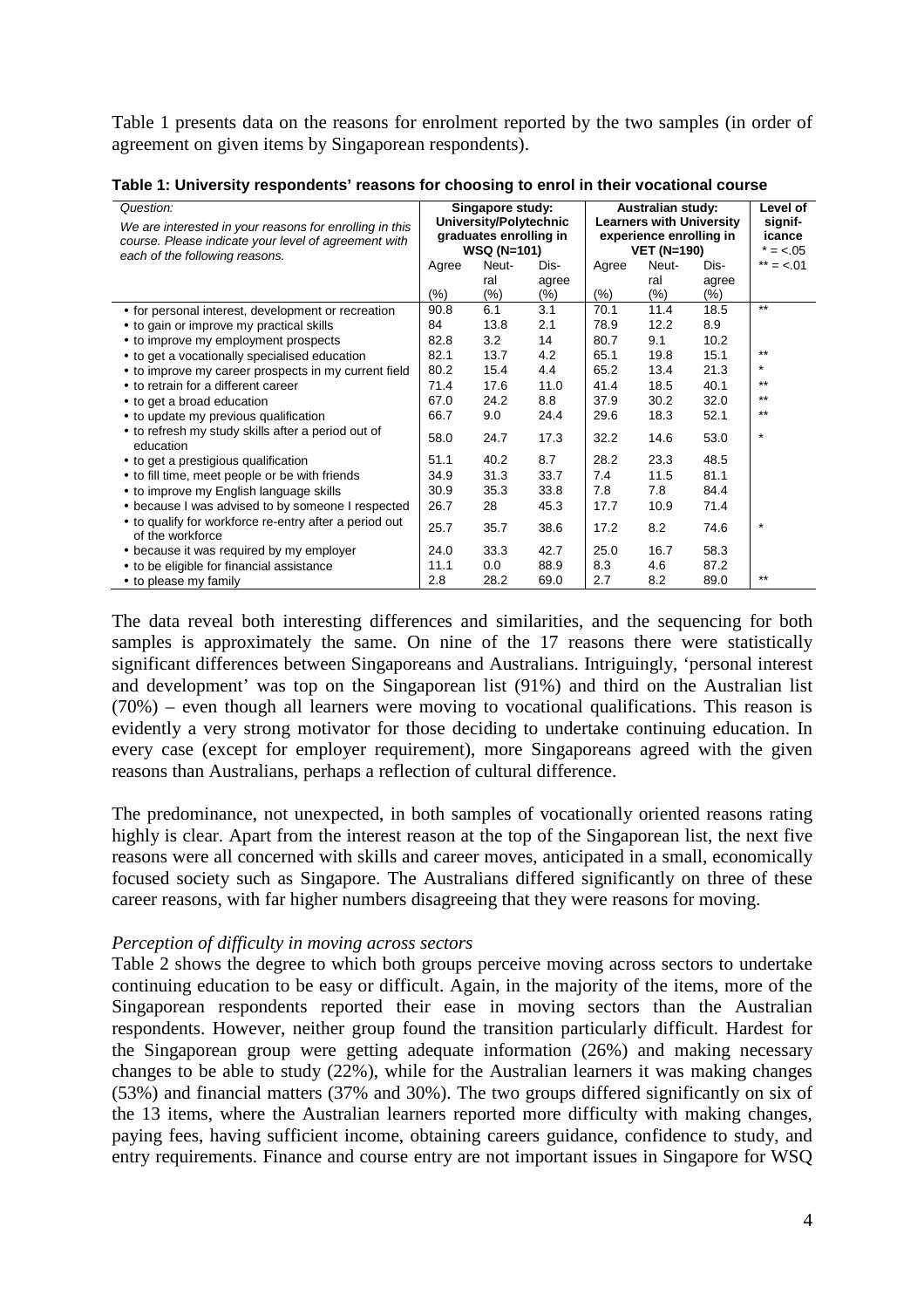learners as they are subsidised for 90% of their fees and an open access principle underpins the WSQ system.

| Table 2: Respondents' judgements on the ease or difficulty in moving from the academic |  |  |  |  |  |
|----------------------------------------------------------------------------------------|--|--|--|--|--|
| sector to the vocational sector                                                        |  |  |  |  |  |

| Question:<br>How easy or difficult did you find each of the<br>following issues in moving from your University [and<br>Polytechnic] course to your vocational course? | Singapore study:<br><b>WSQ learners with</b><br>University/Polytechnic<br>qualifications (N=101) |            |                  | <b>Australian study:</b><br><b>VET learners with</b><br>University experience<br>$(N=190)$ |             |               | Level of<br>signif-<br>icance<br>$= < .05$ |
|-----------------------------------------------------------------------------------------------------------------------------------------------------------------------|--------------------------------------------------------------------------------------------------|------------|------------------|--------------------------------------------------------------------------------------------|-------------|---------------|--------------------------------------------|
|                                                                                                                                                                       | Easy                                                                                             | Neut-      | Diff-            | Easy                                                                                       | Neut-       | Diff-         | ** = $< .01$                               |
|                                                                                                                                                                       | $(\% )$                                                                                          | ral<br>(%) | icult<br>$(\% )$ | (% )                                                                                       | ral<br>(% ) | icult<br>(% ) |                                            |
| • meeting the entry requirements for the course?                                                                                                                      | 87.0                                                                                             | 13.0       | 0.0              | 91.8                                                                                       | 5.3         | 2.9           | $***$                                      |
| • going through the application process?                                                                                                                              | 86.5                                                                                             | 10.4       | 3.1              | 78.9                                                                                       | 11.1        | 9.9           |                                            |
| • having the confidence to undertake further study?                                                                                                                   | 80.0                                                                                             | 17.9       | 2.1              | 77.7                                                                                       | 12.0        | 10.3          | $\star$                                    |
| • getting adequate information about this course?                                                                                                                     | 73.5                                                                                             | 16.3       | 10.2             | 72.2                                                                                       | 13.3        | 14.4          |                                            |
| • getting your family's agreement to you<br>undertaking this course?                                                                                                  | 70.9                                                                                             | 22.8       | 6.3              | 72.4                                                                                       | 17.1        | 10.6          |                                            |
| • getting your prior qualifications recognised?                                                                                                                       | 60.3                                                                                             | 34.6       | 5.1              | 52.8                                                                                       | 29.2        | 17.9          |                                            |
| • getting advice from staff at the current institution                                                                                                                | 58.5                                                                                             | 27.7       | 13.8             | 72.5                                                                                       | 17.4        | 10.2          |                                            |
| • paying HECS and other fees?                                                                                                                                         | 55.1                                                                                             | 33.7       | 11.2             | 50.3                                                                                       | 19.6        | 30.1          | $***$                                      |
| • making changes in your life so that you had<br>enough time to study?                                                                                                | 52.2                                                                                             | 26.1       | 21.7             | 32.6                                                                                       | 14.7        | 52.7          | $***$                                      |
| • getting careers guidance to help you decide?                                                                                                                        | 51.8                                                                                             | 42.2       | 6.0              | 48.1                                                                                       | 33.1        | 18.8          | $\star$                                    |
| • getting your employer's support to study?                                                                                                                           | 48.1                                                                                             | 35.1       | 16.9             | 67.7                                                                                       | 16.9        | 15.3          |                                            |
| • having sufficient income to study?                                                                                                                                  | 47.2                                                                                             | 41.6       | 11.2             | 45.3                                                                                       | 18.2        | 36.5          | $***$                                      |
| • getting adequate information about the<br>employment prospects of this course?                                                                                      | 45.3                                                                                             | 28.4       | 26.3             | 45.9                                                                                       | 34.1        | 20.0          |                                            |

Generally, the data reinforce that the decision to undertake further study to accumulate career capital requires not only exploration of personal issues connected with such a move but, importantly, acquisition of essential information and, where employment issues are relevant, employment prospects and employer support.

#### *Perception of difference between the academic and vocational sectors*

Perceived differences between the academic and vocational sectors are important in career investment behaviour because these aspects can be barriers to continuing education. Respondents' judgements on the similarity or difference of various institutional and program aspects are outlined in Table 3. There were no significant differences between the groups.

| Table 3: Respondents' judgements on how similar or different aspects of their vocational |  |  |  |  |
|------------------------------------------------------------------------------------------|--|--|--|--|
| course were from those in the academic sector                                            |  |  |  |  |

| Question:             | How similar or different did you find your<br>vocational course compared with your<br>University [and Polytechnic] course in respect |                 | Singapore study:<br><b>WSQ learners with</b><br>University/Polytechnic<br>qualifications (N=101) | <b>Australian study:</b><br><b>VET learners with</b><br>University experience<br>$(N=190)$ |                         |  |
|-----------------------|--------------------------------------------------------------------------------------------------------------------------------------|-----------------|--------------------------------------------------------------------------------------------------|--------------------------------------------------------------------------------------------|-------------------------|--|
| to $\ldots$           |                                                                                                                                      | Similar<br>(% ) | <b>Different</b><br>(%)                                                                          | Similar<br>(%)                                                                             | <b>Different</b><br>(%) |  |
| ٠                     | assessment processes                                                                                                                 | 18.6            | 81.4                                                                                             | 18.2                                                                                       | 81.8                    |  |
| cost of studying<br>٠ |                                                                                                                                      | 19.4            | 80.6                                                                                             | 18.5                                                                                       | 81.5                    |  |
| teaching style<br>٠   |                                                                                                                                      | 28.1            | 71.9                                                                                             | 20.5                                                                                       | 79.5                    |  |
| $\bullet$             | structure of course                                                                                                                  | 28.7            | 71.3                                                                                             | 18.3                                                                                       | 81.7                    |  |
|                       | practical content                                                                                                                    | 31.6            | 68.4                                                                                             | 24.3                                                                                       | 75.7                    |  |
|                       | level of work in course                                                                                                              | 33.7            | 66.3                                                                                             | 29.0                                                                                       | 71.0                    |  |
| ٠                     | amount of work in course                                                                                                             | 35.5            | 64.5                                                                                             | 29.9                                                                                       | 70.1                    |  |
| ٠                     | institutional climate                                                                                                                | 36.8            | 63.2                                                                                             | 25.5                                                                                       | 74.5                    |  |
| ٠                     | theoretical content                                                                                                                  | 38.5            | 61.5                                                                                             | 28.5                                                                                       | 71.5                    |  |
| class size<br>٠       |                                                                                                                                      | 49.5            | 50.5                                                                                             | 37.7                                                                                       | 62.3                    |  |
|                       | provision of support services and facilities                                                                                         | 58.9            | 41.1                                                                                             | 46.8                                                                                       | 53.2                    |  |

While the respondents did not necessarily find moving between sectors difficult, they did find it different, as transition necessarily involves adjustments to different systems. The striking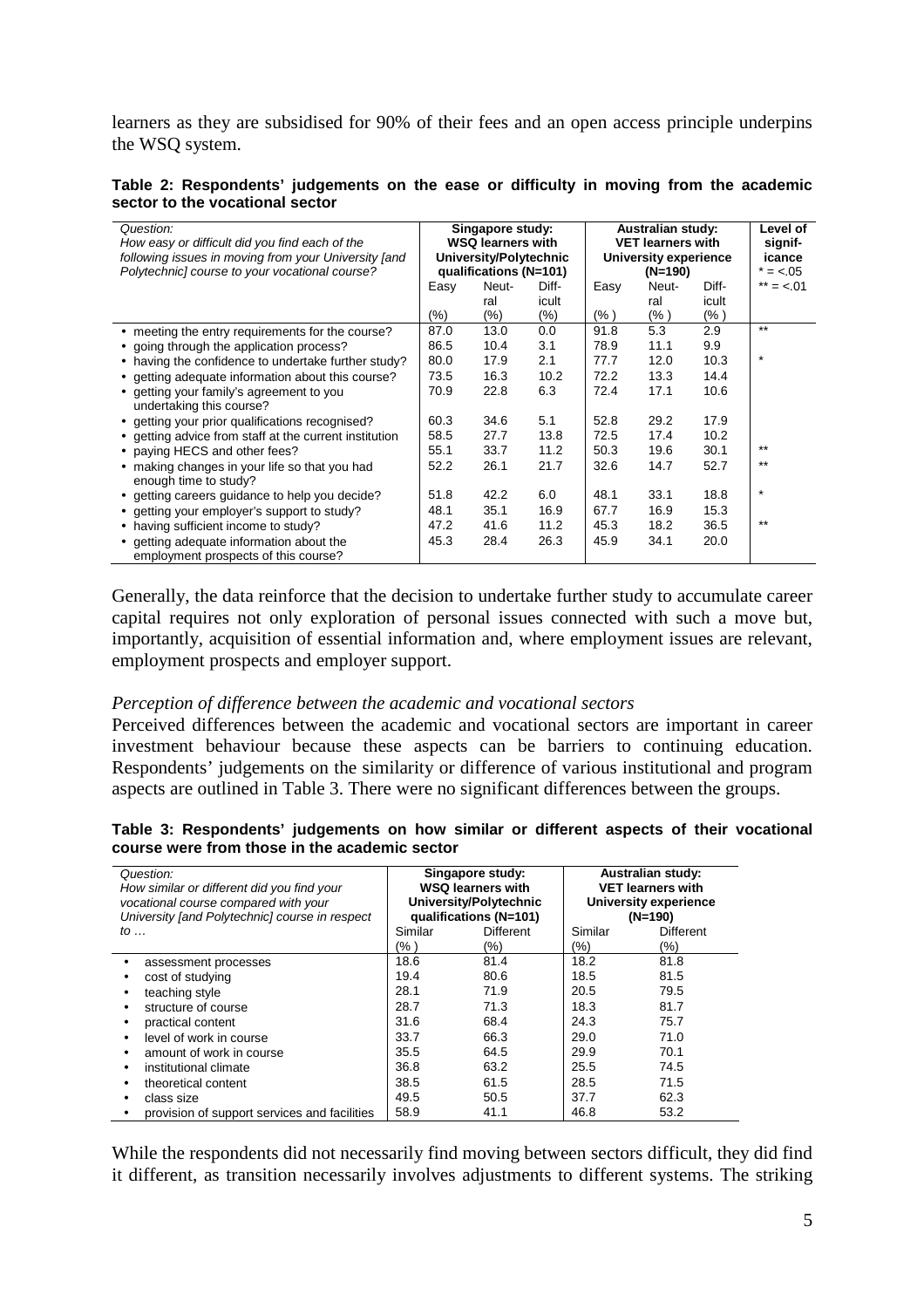feature is the high proportion in both samples reporting difference – between six and eight out of every ten respondents. As in the case of difficulties (Table 2), these data on differences (Table 3) highlight particular areas that are most likely to be stumbling blocks for individuals who have not – unlike these select learners – taken up a vocational qualification. The second feature to note is the similarity in the figures for the two groups (no significant differences). Not only are the various items in a similar sequence (assessment processes, study cost and teaching style are at the top and support services and class size are at the bottom), but the proportions of students from each sector tend also to be similar on each item. That the top area in each case is assessment is hardly surprising, given that both vocational systems are competency-based, in contrast to their academic study having been traditionally normreferenced – a critical and marked difference in educational philosophy.

### *Confidence that expectations for study have been met*

Both groups were generally satisfied that their expectations in enrolling in their vocational courses had been met. The Singaporean respondents (84% confident) were more confident than their Australian counterparts (73% confident). The decision-making processes undertaken by these learners in choosing the course seem to have been sound, and as a result the majority were satisfied.

Having explored various aspects of the surveyed respondents' career investment behaviour, the paper now focuses more specifically on the notion of career capital. Through engaging in this behaviour, what types of career capital were being accumulated by these learners? The data for addressing this question derive mainly from the interviews.

### *Knowing-why*

Knowing-why refers to career motivations, personal meaning and self-awareness. The data on all of the reasons for undertaking continuing education given in Table 1 are relevant to this type of career capital; however, five are especially pertinent. The prime reason why Singaporean learners studied their vocational course was for 'personal interest, development or recreation' (agreement: 91%), while for the Australians, it was the third most important motivation (70%). They also reported that they studied the course to obtain 'a broad education' (67%, cf. 38%) and 'a prestigious qualification' (51%, cf. 28%). Specifically with respect to their career, they enrolled in order to 'improve their career prospects in their current field' (80%, cf. 65%) or to 'retrain for a different career' (71%, cf. 41%). The Singaporeans' higher respect for the WSQs, in comparison with the Australians' views on VET qualifications, is noteworthy. The reason for this may be the preponderance in the Singaporean interview sample of individuals taking the Training Framework qualification (Advanced Certificate in Training and Assessment), and the career possibilities given its relatively recent introduction for either immediate employment as a qualified trainer or as a back-up career in what many recognised as a small, potentially vulnerable economy.

Among the Singaporean learners, three interviewees mentioned that the reason for taking up vocational study was to be in a 'niche industry' (#111, Aerospace, male), or simply because of the demand from the industry (#87, Security, male), or 'the need to start up a training academy in our company, so they needed someone to be familiar with the WSQ' (#77, Training, male). Another knowing-why career capital that was mentioned was to pursue personal interest while not in unemployment. One even said that the WSQ course was such a good experience because it helped him to be a better person.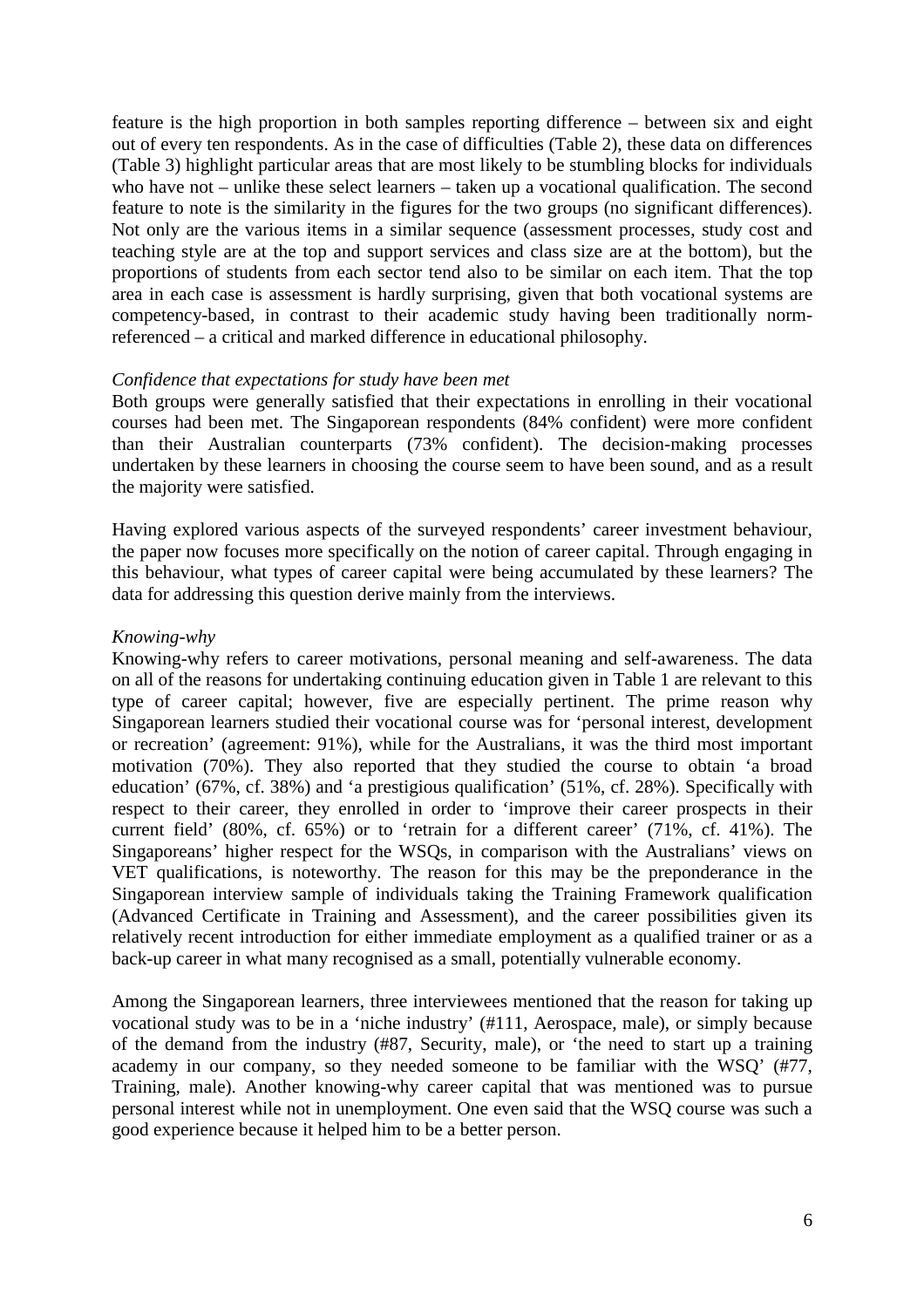The Australian interviewees acknowledged that all learning experiences had value. This sentiment was neatly summarised in one response: 'I have gained something from everything – everything is always an advantage'. Another spoke of having 'strings' to one's 'bow':

I don't think there is any real disadvantage to learning – strings to your bow – [you] encounter different situations and you are able to deal with them a little better than had you not had those previous experiences. (#3151, Workplace Training & Assessment, female)

Many of the gains were more personal, such as 'better interpersonal skills', 'understanding myself – I have gained more with each move' and growth in self-belief:

The biggest gain right through has been confidence – to keep on going. To begin with, I had a lot of doubts as to my ability … Not intellectually, just being able to cope with a completely different environment, but I have found it to be an enlightening experience in many ways. (#72, Resource Management, male)

#### *Knowing-how*

The second type of career capital refers to developing occupational skills, knowledge and understanding. The learners clearly highlighted that they were enrolling in the vocational sector to build their knowledge and skills in order to improve their position in current employment or search for further career opportunities. For example, through their studies they explicitly aimed (Table 1) to gain or improve their practical skills (agreement: Singapore 84% and Australia 79%), obtain a vocationally specialised education (82% and 65%) and improve their English language skills (31% and 8%). The latter reason is obviously of less relevance for Australian than for Singaporean learners. At a more general level, they also enrolled with the intention of improving their employment prospects (83% and 81%), or qualifying for workforce re-entry after a period out of the workforce (26% and 17%). The fact that a quarter of the learners in each country reported that their employer had required them to study is also strongly suggestive of the need to upgrade their occupational knowhow. Moreover, most did not find it difficult to obtain employer support for studying (difficult: 17% and 15%) or to get adequate information about the employment prospects of their vocational courses (difficult: 26% and 20%). The strength of their motivation to accumulate know-how capital is apparent for both groups of learners.

With the Singaporean interviewees, twelve responses related to practical knowledge as the main gain in completing a WSQ course. A typical answer was:

You gain knowledge on the practical side... sometimes we studied logistics, sometimes warehouse operations, sometimes, store control... so you have practical knowledge on such operations... also the company may give you more responsibility in the future... (#49, Generic Manufacturing, male).

Nine hoped that the WSQ and the practical knowledge gained from it would open up opportunities for them. In fact, two interviewees specifically acknowledged that, because of WSQ completion, they received monetary gain – one a salary increase, and the other, promotion. Another nine thought that the practical knowledge and skills that they gained would also boost their confidence at work and result in better performance. Typical responses from a diversity of industries included:

'the course taught me about the basic fundamental social service sector, from this course I know things that I never learned before' (#46, Social Services, male);

'it gives you a head-start in aviation... and know all the practical work so that you know the job' (#56, Aerospace, male); and

'[I] had the opportunity to go to the kitchen and see how they organised everything there and got more information from the suppliers' (#50, Food & Beverage, female).

Another nine mentioned that their motivation was to upgrade their qualification (i.e. upgrade skills and knowledge). Their responses included: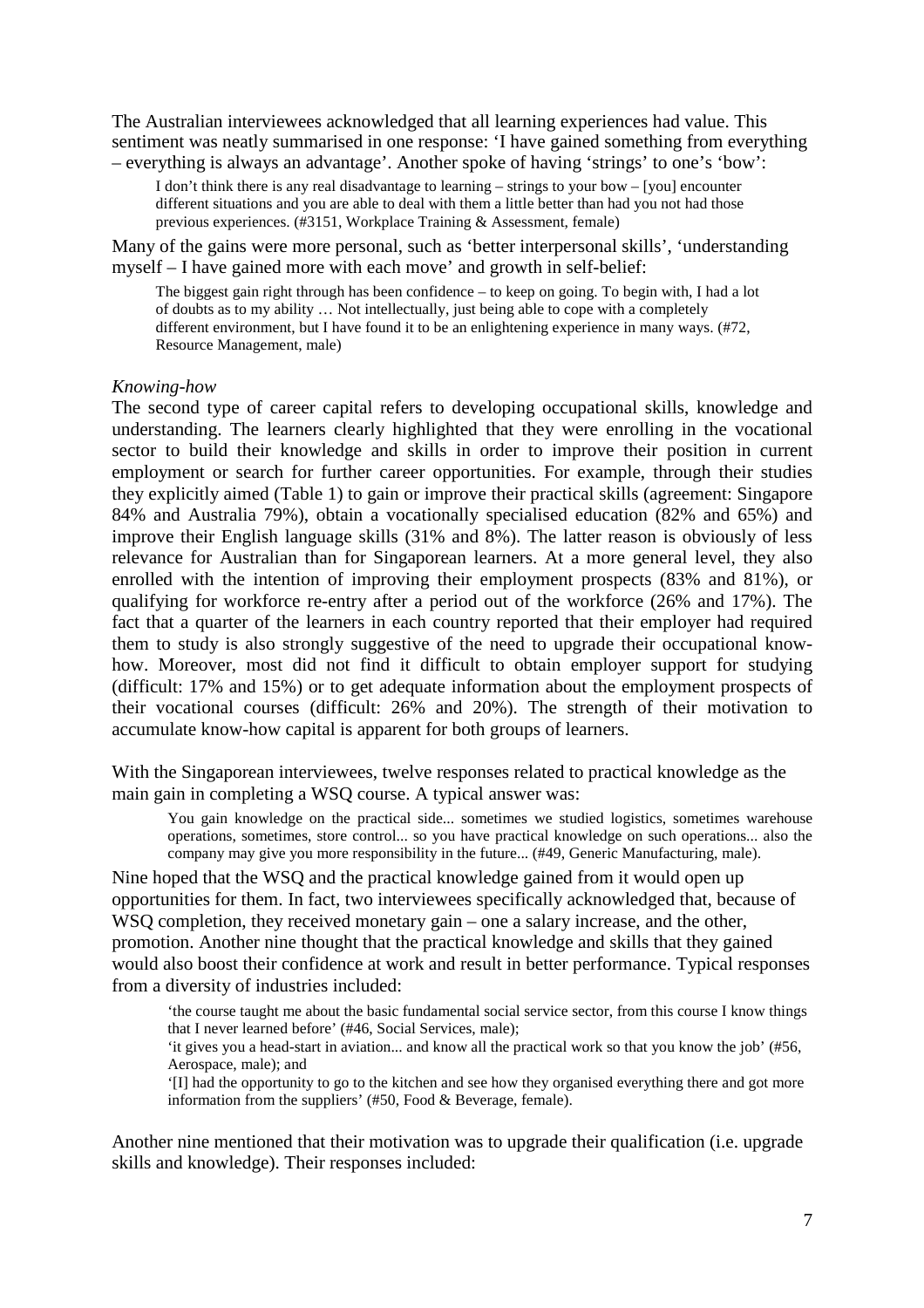'I wanted to increase my standard... I don't wanna be working as a technician for my whole life' (#47, Aerospace, male);

'… the intention is actually to build, enhance my foundations' (#83, Training, male); and

'Purely it is a career progression... to further my career in training" (#69, Training, male).

As the WSQ courses equip participants with certain occupational skills, the other reason for undertaking continuing education – to have more options or other career opportunities – is also intertwined with knowing-how career capital. Some replies strongly reflected this:

'…to have more options... so you have more doors that you can open and get employed or move from one field to another' (#88, Security, male);

'I wanted to explore what else is available for me... I wanted to explore training as an alternate career switch' (#13, Training, male);

'I found that my engineering career is coming to a stagnant stage where I could not extend or explore further; so I decided... another field that I am interested as well... where I can be... my own boss' (#72, Food & Beverage, male);

'… this is a contingency plan for me, a back up career' (#54, Training, male);

'Just to have experience of how do things work in the kitchen... hopefully, I can have my own business' (#50, Food & Beverage, female);

'I thought maybe this would help me to kind of decide where my career would go' (#75, Training, female); and

'If you ask me what is the motivation now for ACTA [Advanced Certificate in Training and Assessment] ... number one is survival... because employment in Singapore has also changed… this potentially gives me a chance for a second career in case I get retrenched' (#52, Training, male).

Broadening their career opportunities was therefore particularly significant for those undertaking the Training WSQ.

For graduates in the Security framework, the interlinking of the knowing-how with knowingwhy career capital tended to be most clearly apparent, as participants had a secure job waiting for them after finishing the course. Thus, the Security course addressed simultaneously the participants' reasons of getting employment after retrenchment (#85, Security, male) and staying employed: 'You see, Security is job-proof... even if other industry is not hiring, the security industry will still be hiring employees' (#73, Security, male).

In the case of the Australian learners, many of the specific gains mentioned by interviewees related to completion of qualifications 'which enabled me to gain employment' or 'got me a trade'. Other gains referred more to the benefits they derived from their studies along the journey, such as the refreshing of skills, 'information … that helped at the time', 'a lot of knowledge', 'more knowledge in the areas I was interested in' and 'some experience in industry'.

#### *Knowing-whom*

The third career capital relates to acquisition of career-relevant networks and contacts. This dimension, though not so frequently mentioned in learners' responses, was nevertheless also an important part of their career investment behaviour, particularly in the case of the Singaporean respondents. Over one-third (35%) of the surveyed Singaporeans agreed that they enrolled in vocational courses to meet people and be with friends (cf. Australians 7%).

Six Singaporean interviewees specifically referred, as a key gain in completing a WSQ course, to the networking opportunities that they found enriching as they learnt a lot in sharing sessions, as well as meeting people who turned out to be good friends. For example:

'I have definitely learned a lot more… not just from the trainer, but from the different learners' (#76, Training, male);

'I find the networking very enriching' (#60, Training, male); and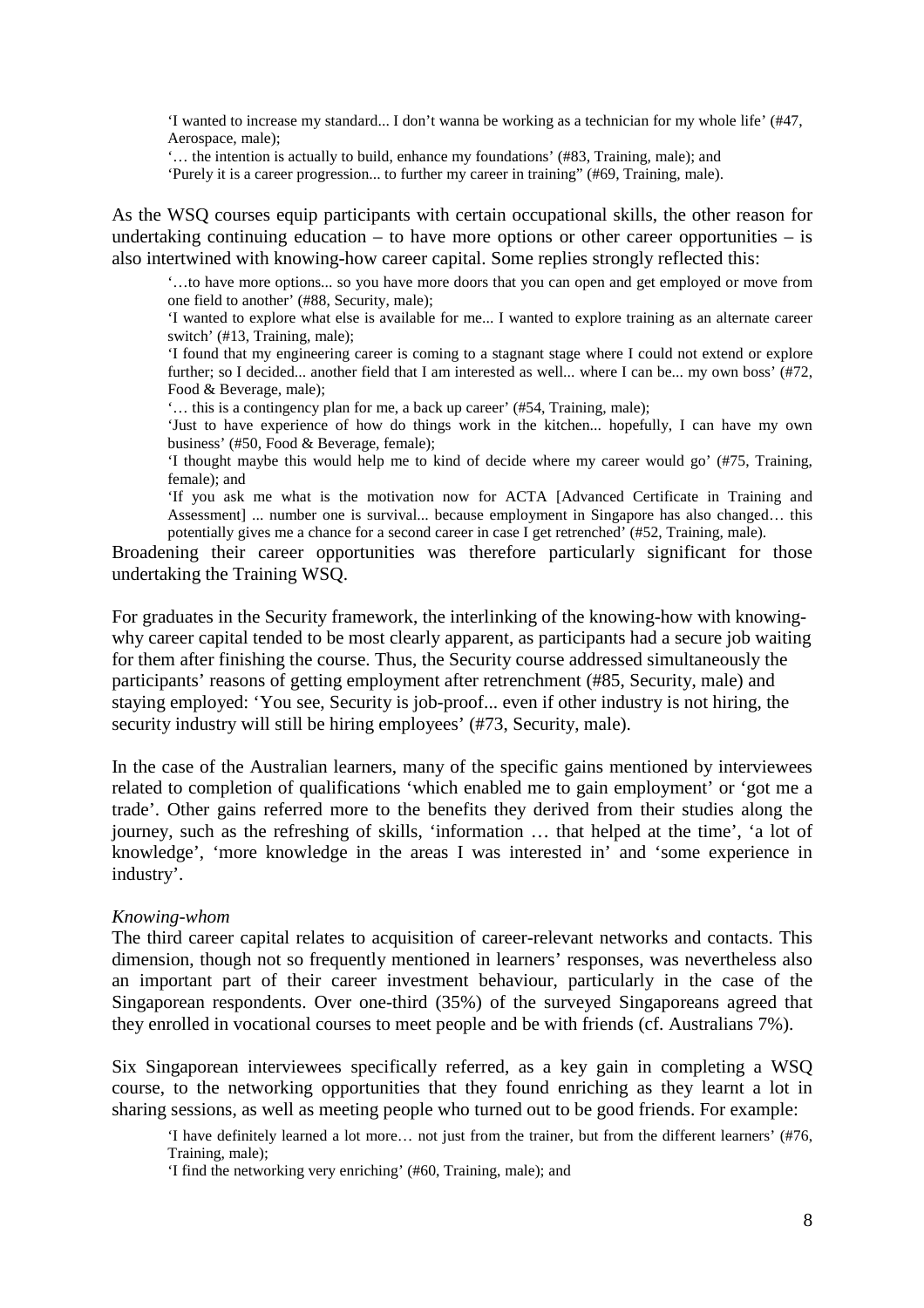'… where we can get to know more of our friends now' (#85, Security, male).

One even related the knowing-whom dimension to the knowing-why: 'Part of my goal was really to get to know more people in the training field, and I think I got that' (#76, Training, male).

The Australian learners interestingly highlighted the close relationships built with staff in provider organisations: one interviewee emphasised that an important advantage of further study had been the 'closeness and connectedness with our lecturers and our classmates because there were only ten of us… so we did have that connectedness [and] we have been able to use that in the future'. Another recognised that it had not been 'a totally negative experience – I mean, on a personal level, I have got friends that I made through that course'.

## **Conclusions**

The heaviest emphasis in the accumulating of career capital, as reflected in both the frequency and the diversity of respondent responses, was on knowing-how. This is not altogether unsurprising given the economic imperatives driving their career investment behaviour. However, it is also apparent from closer analysis of their qualitative explanations that there are intimate connections between the three types of career capital, and it is often difficult to isolate them. Knowing-why indicates an 'anterior' disposition or motivation, and so this paper has considered the responses on their motivations affecting their decision to undertake continuing education in the vocational sector; while for knowing-how and knowing-whom, as they indicate 'posterior' perceptions, the focus has been more on their judgements on the gains from pursuing vocational studies.

These knowing-why and knowing-how capitals are mostly shaped by current economic needs (getting employment, having a contingency plan in case of retrenchment, demand from the industry, upgrading their qualification to obtain employment or promotion), and not so much on personal values or meaning or identity as was discussed in the works of Suutari et al. (2007) and Defillippi et al. (1994).The explanation no doubt lies in the differences in samples: their respondents were people who already had a sound career in organisations and were therefore not so concerned with the basic needs of keeping or obtaining employment as tended to be the case in this study.

Notwithstanding systemic factors, the data from these exploratory studies demonstrate that the wherewithal of the individual is critical as to whether career capital is effectively built and career opportunities grasped. Within a lifelong learning context, it is pivotal for the individual to become 'the builder and architect of his or her own learning and selfdevelopment' (ILO 2002), particularly as services provided by the state are reduced and labour markets become increasingly flexible. In fact, a characteristic of the modern career is that people are adopting the individualistic orientations as a response to the challenges of globalisation and a constantly changing work environment, in order to achieve expectations of work-life balance (Anderson 2003). The ability to take more responsibility for one's own decisions is particularly important if stresses caused by conflicting priorities are to be minimised (Robotham & Julian 2006) and satisfactory work/life/study balances maintained (Lowe & Gayle 2007). While these learners demonstrated considerable openness to the opportunity to undertake continuing education, this was within a framework of vocational interest and a willingness to adapt or shift focus depending on their experiences and available opportunities.